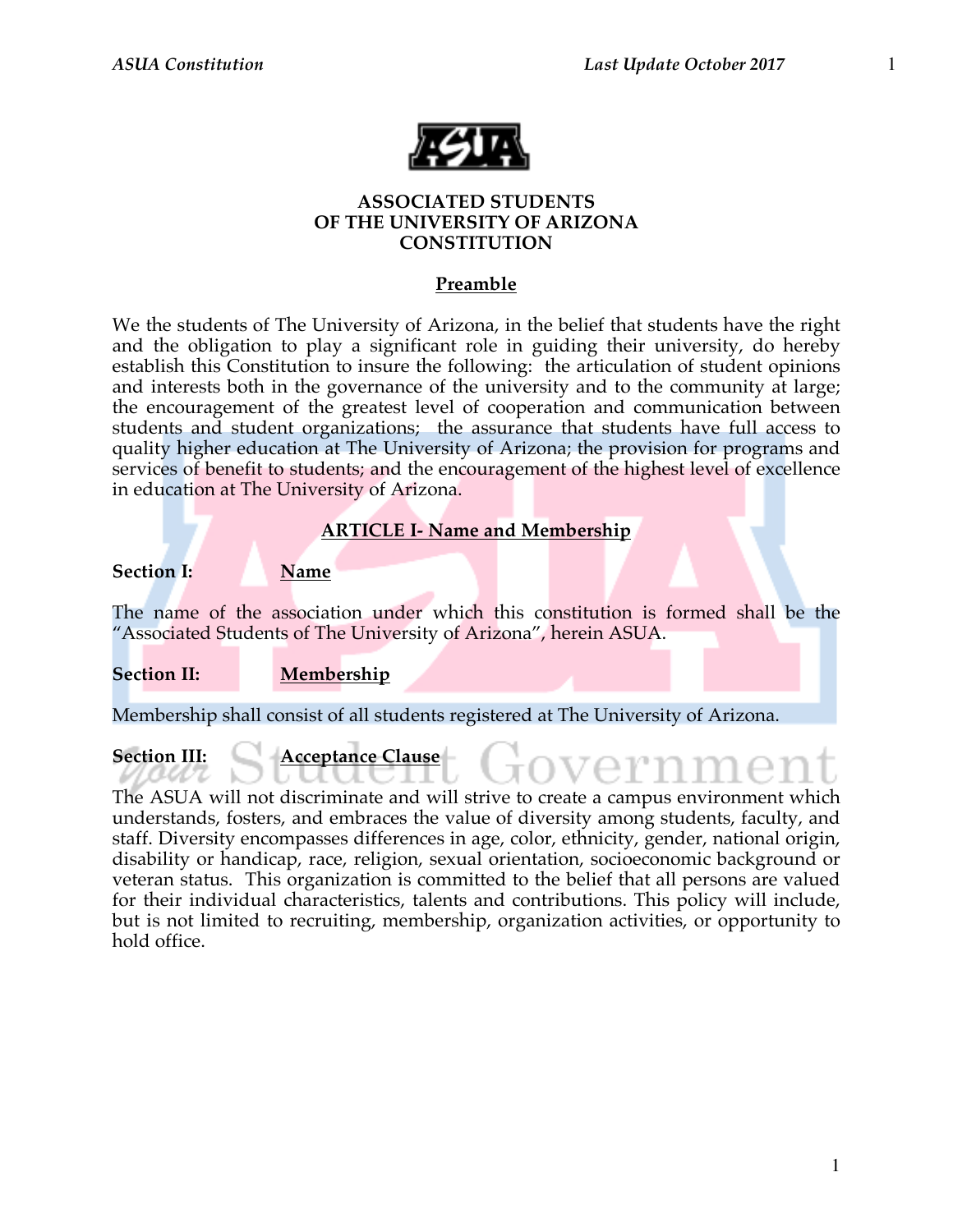### **ARTICLE II-Legislative Branch**

### **Section I: Membership**

The ASUA Senate shall consist of eighteen (16) elected members of the student body and one (1) faculty/staff member; appointed by the ASUA President and approved by the Senate. The composition of the Senate will include one (1) elected representative from their respective college.

College of Agriculture and Life Sciences College of Architecture, Planning & Landscape Architecture College of Education College of Engineering College of Fine Arts College of Humanities College of Medicine - Tucson College of Nursing College of Science College of Social and Behavioral Sciences The Eller College of Management The Mel & Enid College of Public Health

College of Letters Arts and Science

In addition, there will be Three (3) at large seats open to the student body.

If no one is elected from one of the colleges, the college's respective student leadership will fill any vacant positions according to the ASUA Elections Code. If the respective colleges student leadership is not recognized by the senate or there is none it will then become an interview process by the senate and confirmed by the ASUA President as stated in the ASUA Elections Code.

### **Section II: Duties of the Senate**

- 1. The Senate shall hold regular meetings as stipulated in the ASUA Bylaws.
- 2. All Senate Meetings shall comply with Arizona Revised Statutes, herein ARS, 38- 431.01, regarding open meetings.
- 3. Any three (3) voting members of the Senate shall be able to call a special meeting in accordance with ARS.
- 4. The Senate shall keep records of its proceedings which shall be available to the students public.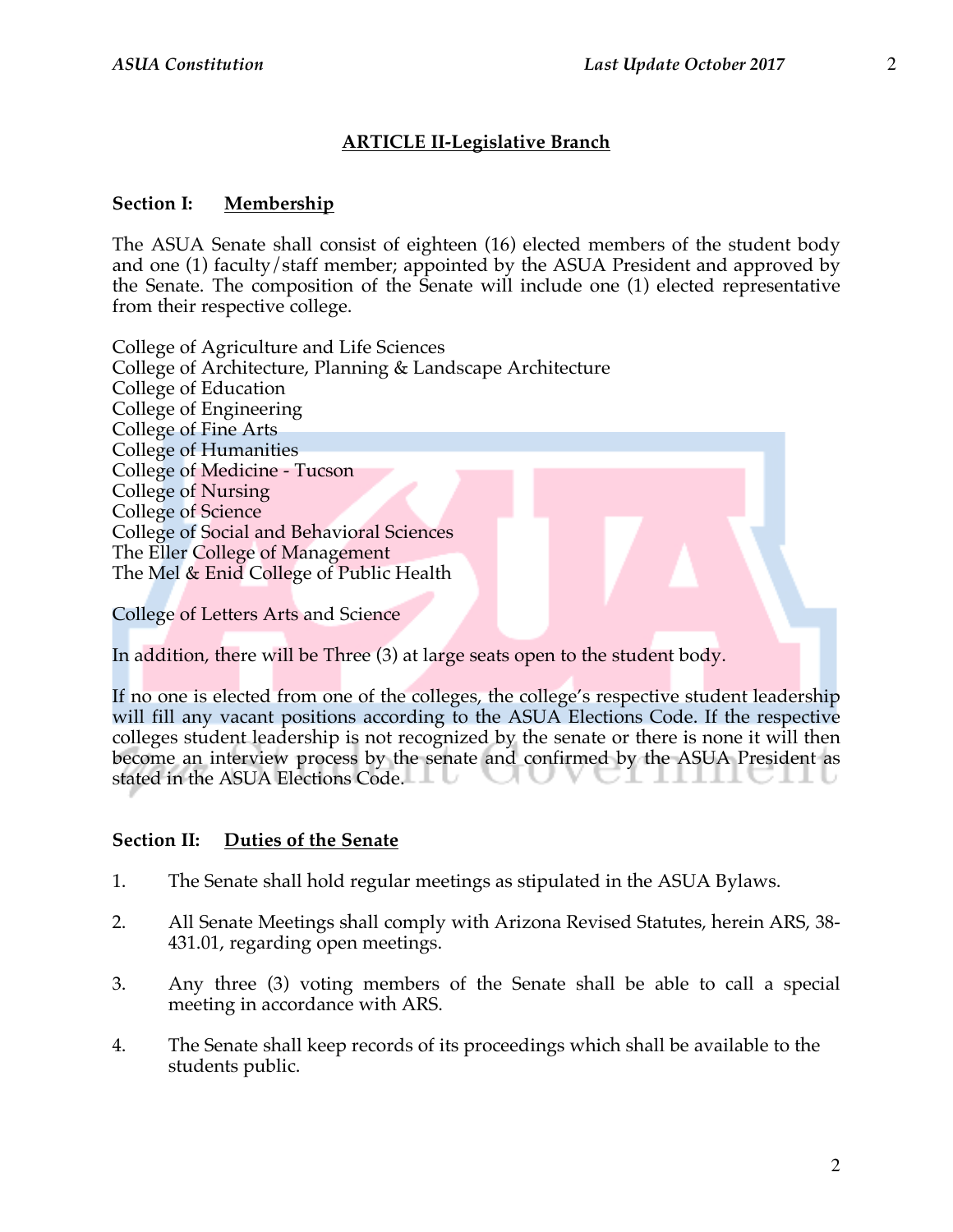- 5. The Senate must adopt Bylaws and Operating Guidelines before any legislative session. The Senate may act to change, add or delete any Operating Guideline or Bylaw at anytime during the legislative session. These Bylaws and Operating Guidelines shall be available to the students public.
- 6. All accounts and books shall be open for public inspection at all times during regular working hours, 8 AM to 5 PM, excluding University holidays and weekends.
- 7. The Senate shall elect from its student membership a Vice-Chair who will assume the chair in the case it is surrendered by the Executive Vice-President.
- 8. The Senate shall elect from its student membership an Appropriations Board Senator. The Vice President will conduct the internal Senate Election. The Appropriations Board Senator will serve as the chair of the Appropriations Board.
- 9. The Senate shall elect from its student membership an alternate to the Vice-Chair who will assume the chair in the case it is surrendered by the Executive Vice-President and the Vice-Chair. All meetings must be chaired by either the Executive Vice-President or one of the designated Senators.
- 10. The Senate shall approve a recorder and a parliamentarian, of which do not have to be Senators, appointed by the Executive Vice-President with a majority of the Senate's approval.
- 11. The Senate shall approve an Elections Code to govern all conduct during ASUA elections, prior to the last meeting of the Senate for the Fall semester.
- 12. A quorum of the Senate will be one half of the members plus one, excluding the Executive Vice President.
- 13. The Executive Vice-President shall appoint members of the Senate to the three Senate Standing Committees: Internal Affairs, Budget Oversight, and Senate Projects. Committee Assignments may be overturned by a majority vote of the entire Senate and Senators may not sit on more than one Standing Committee.
- 14. The Senate shall create any Senate Committees it deems necessary. The Executive Vice-President shall appoint the members of temporary committees.

### **Section III: Stipends**

- 1. Senate members shall receive stipends in the method and amount designated by the Senate of the previous year.
- 2. Faculty Members will not receive the Senate Stipend.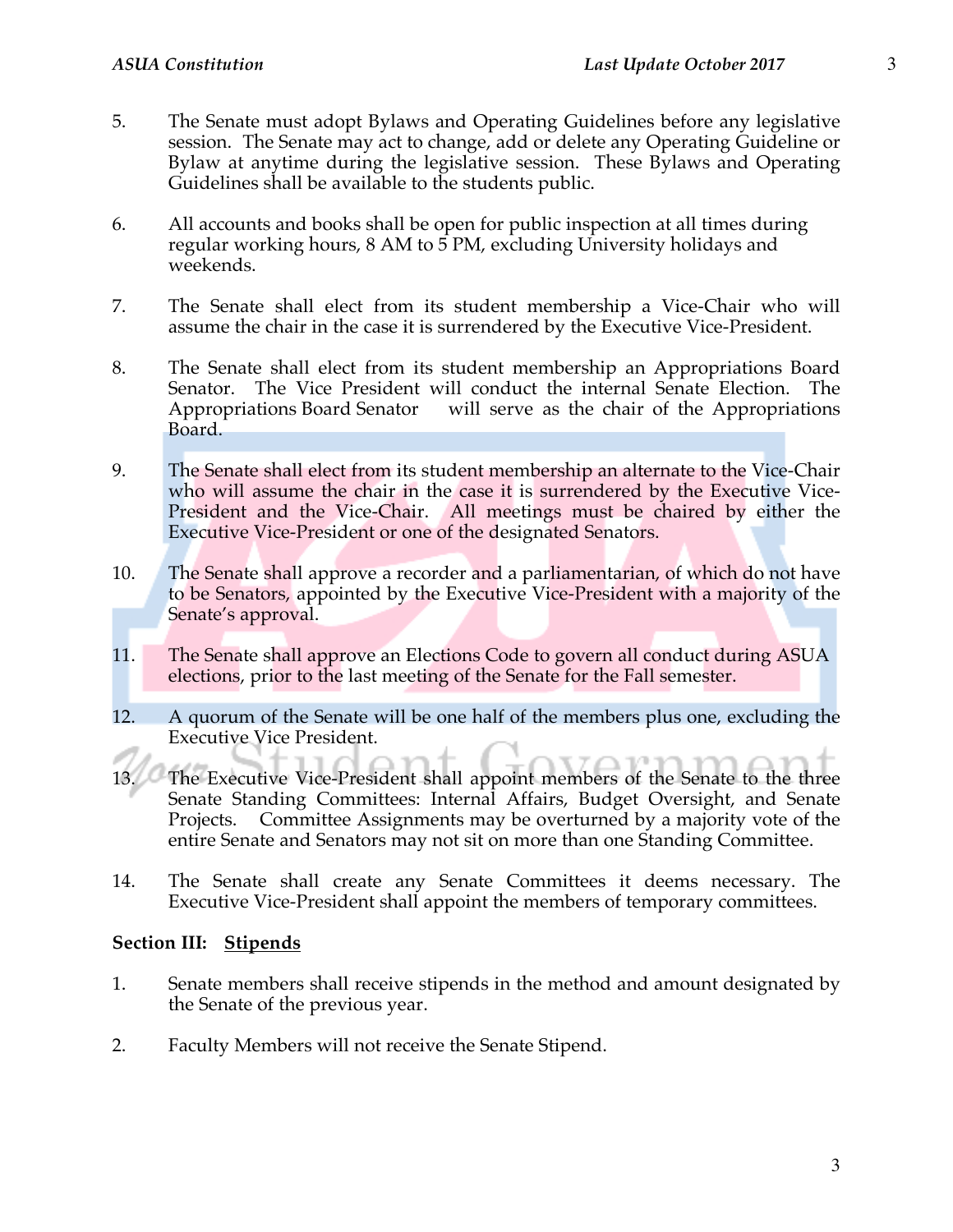### **Section IV: Power of the Senate**

- 1. The Senate shall propose and consider all legislation, including, but not limited to Senate polices and appropriations.
- 2. The Senate shall be responsible for approving a balanced operating budget to be submitted by the Student Body President in accordance with the Constitution.
- 3. The Senate may establish and be responsible for any official ASUA programs, services, committees, projects or task force to further the stated goals of Associated Students subject to Presidential approval, and to all rules and procedures as stated in this Constitution, its Bylaws and Operating guidelines.
- 4. The Senate shall approve all official ASUA programs, services, Judicial Rules of Procedure, committees, projects or task forces prior to their functioning.
- 5. No individual Senate project shall be considered an official ASUA project without ASUA senate approval.
- 6. The Senate shall approve all ASUA appointments.
- 7. All powers incidental to the proper functioning of the legislative branch shall be vested in the Senate unless otherwise stated herein.
- 8. All official ASUA policy must be approved by the Executive Branch and passed by the Senate.

### **Section V: Legislation**

- 1. All legislation passed shall be presented to the ASUA President for Action.
- 2. If no action is taken on legislative within 5 (five) school days of its passing, the legislation shall be considered valid. If legislation is vetoed, a veto message shall be submitted to the Senate by the next scheduled meeting in written form to be acted upon. The Executive and Administrative Vice Presidents are able to vote on any Senate Override of a Presidential veto.
- 3. If legislation is vetoed, a veto message shall be submitted to the Senate by the next schedule meeting in written form. Any Senator and both Vice-Presidents may call for a veto override. The veto override committee will consist of the Senators, the Executive Vice-President, and the Administrative Vice-President (12 total members). All of these members will have the power to vote. The Executive Vice-President will chair the meeting. The two vice-presidents must be notified in writing of the meeting. Quorum for the meeting will be (9) nine people. The presidential veto can be overridden by (9) nine votes from this committee. If this body overrides the veto, the legislation shall be considered valid.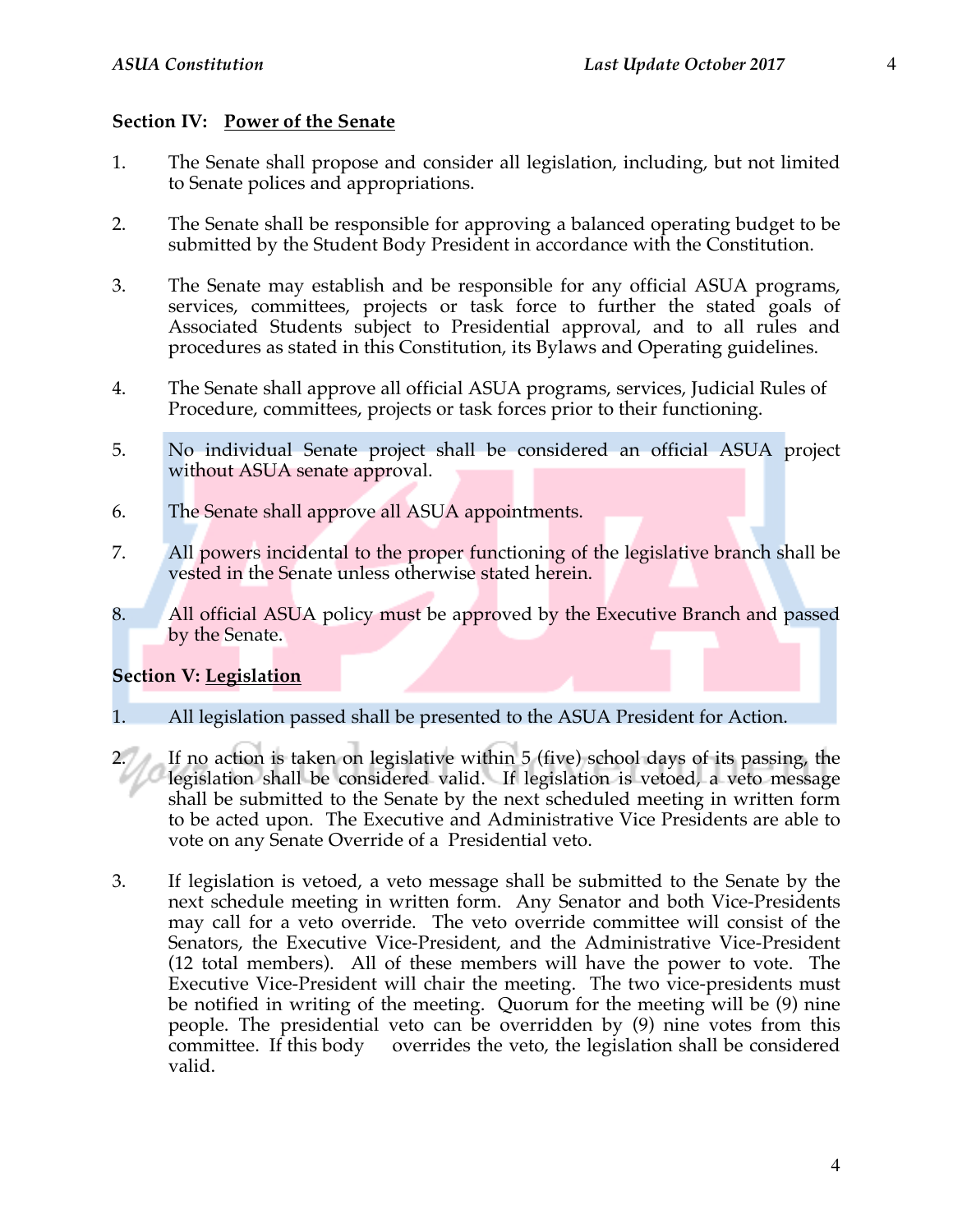### **Section VI: Recess Governance**

- 1. The Recess Governance shall consist of the (4) executive officers and three (3) Senate members elected by the Senate at the beginning of its term. To take action, four (4) of the members of the Recess Governance must be present.
- 2. With regards to the ASUA Operations the recess governance shall have the authority to act during summer and winter recess.

### **Article III-Executive Branch**

### **Section I: Officers**

The Executive Branch shall consist of a President, Executive Vice President, Administrative Vice President, and the Treasurer.

### **Section II: Term of Office**

The Executive Branch officers are required to perform the functions of their offices on a year-round basis with a certain flexibility allowed for determining vacation time, that time not to exceed seven (7) weeks in a term excluding all official University holidays, winter recess, and spring break.

### **Section III: Powers and Duties of the President**

- 1. The Student Body President shall serve as Chief Executive Officer and Chief Financial Officer of the Associated Students.
- 2. The Student Body President shall be the chief spokesperson for the Associated Students.
- 3. The Student Body President will appoint Supreme Court Justices, ASUA Treasurer Elections Commissioner(s), Arizona Students Association board members, the University Budget Review Committee Director, Academic Affairs Director, Federal Relations Director, other advocacy unit directors, and representatives to any university committees or community groups requiring student representation subject to the ASUA constitution.
- 4. The Student Body President shall have the power to create any ASUA committee, program, service or project deemed necessary subject to the ASUA constitution.
- 5. The Student Body President shall have the power to request reports of a general or specific nature of any branch, or Executive Officer of the Associated Students.
- 6. The Student Body President shall be responsible for submitting a balanced operating budget pursuant to ASUA Constitution Article XII, Section 2. The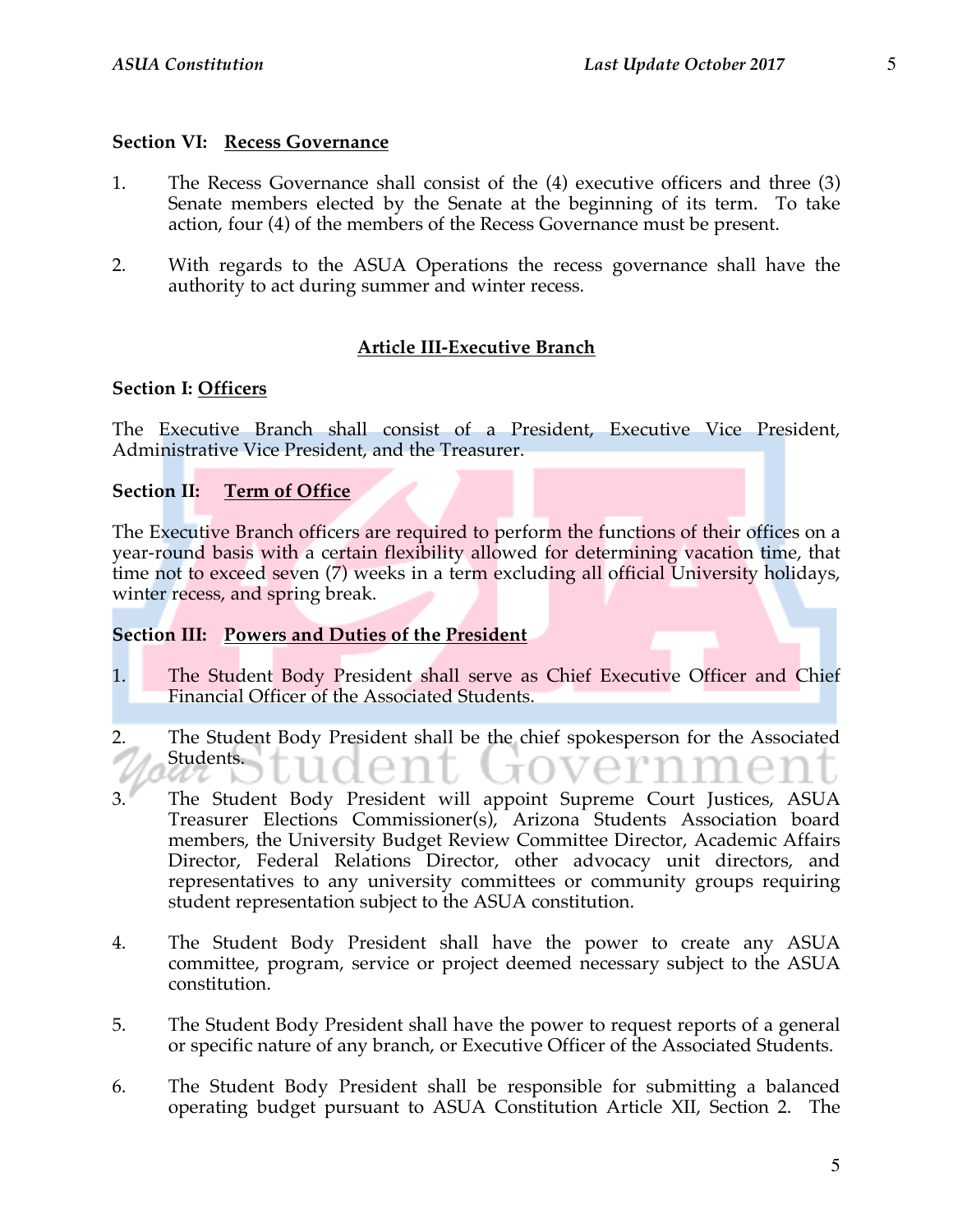Student Body President will be responsible for all of Associated Students funds, and shall be responsible for insuring that these

funds are spent according to legislative branch funding, the University of Arizona and Arizona Board of Regents current policies.

- 7. The Student Body President shall receive and be responsible for all revenue generated and appropriated for Associated Students, and shall be responsible for final determination of these funds in accordance with University and Board of Regents policies.
- 8. The Student Body President shall have the power to call a special meeting of the Senate.
- 9. The Student Body President will attend all regular meetings of the Arizona Board of Regents.
- 10. The Student Body President shall serve as one of the four Arizona Students' Association Directors, and will attend all regularly scheduled meetings.
- 11. In the absence of the President, the individual that will act on behalf of the President shall be: The Executive Vice-President and the Administrative Vice-President respectively. In the event that all two of the above individuals are absent, the Senate shall appoint one of the remaining members to represent the Student Body President.
- 12. The Student Body President shall have the power to veto any legislation passed by the senate within five (5) working days of senate approval.
- 13. All powers incidental to the proper functioning of the Presidency shall be vested in the Student Body President unless otherwise stated herein.

**Section IV: Powers and Duties of the Executive Vice President**

- 1. The Executive Vice President shall be the chief spokesperson of the Senate and will preside over and be President of the Senate at all regular and special sessions. The Executive Vice President shall be responsible for maintaining the legislative and business records of ASUA.
- 2. The Executive Vice President shall aid the President in carrying out the duties of that office and shall act in the President's behalf in his/her absence.
- 3. The Executive Vice President shall be responsible for coordinating committees under the jurisdiction of the Executive Vice President.
- 4. The Executive Vice President shall have the power to create any ASUA subcommittee subject to the ASUA constitution.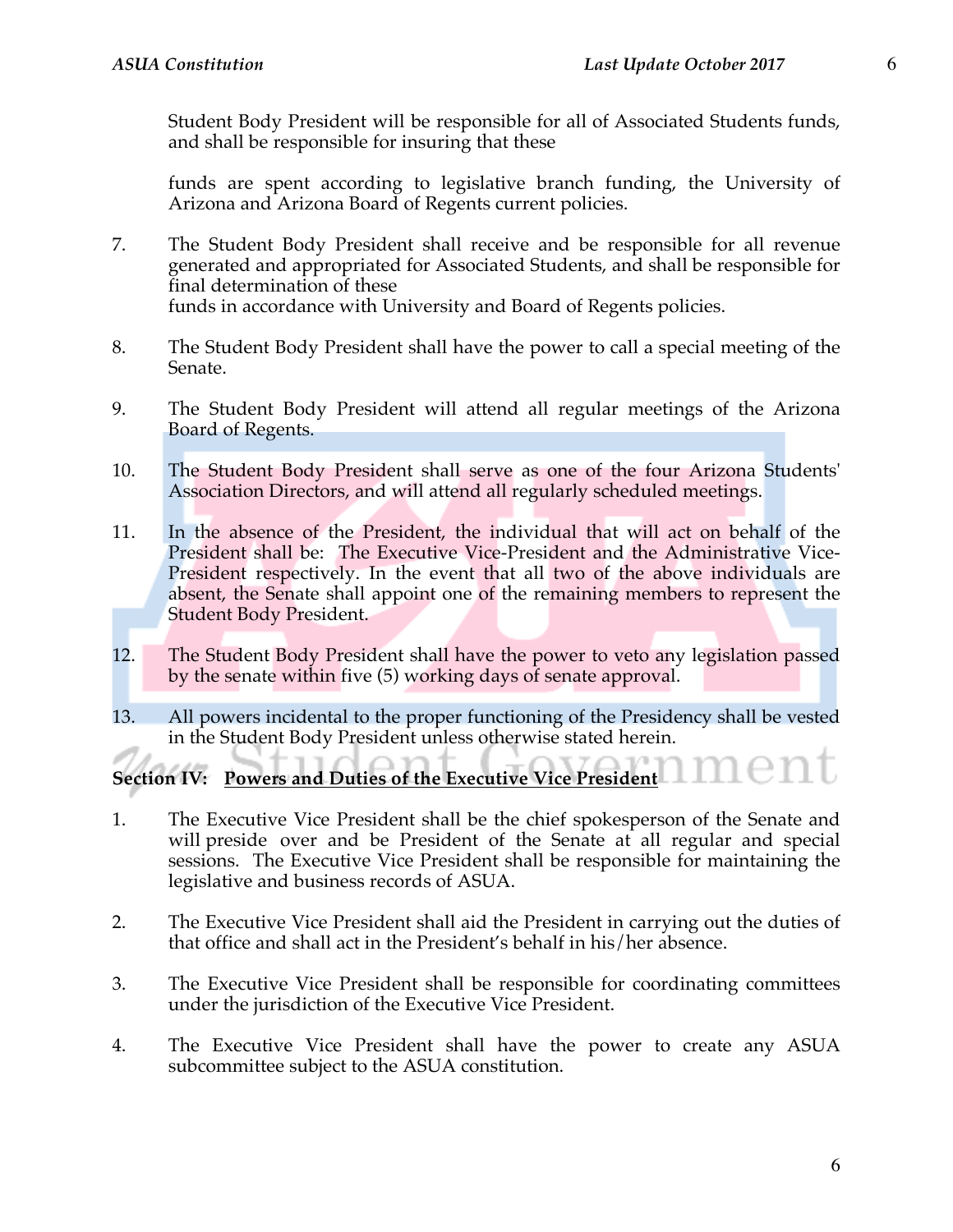- 5. The Executive Vice President shall only vote in the Senate to break a tie and shall not be considered for quorum.
- 6. The Executive Vice President, as well as any three (3) senators, shall have the power to call a special meeting of the Senate.
- 7. All powers incidental to the proper functioning of the Executive Vice Presidency shall be vested in the Executive Vice President unless otherwise stated herein.
- 8. The Executive Vice President shall coordinate the ASUA Club Funding Process as related to the Bylaws of ASUA.
- 9. The Executive Vice President shall Appoint the members of the Appropriations Board and the three (3) Club Advocates with the consent of the Senate.
- 10. The Executive Vice President shall work with the ASUA Treasurer to ensure appropriate financial tracking of all club and organization accounts.
- 11. The Executive Vice President shall be responsible for coordinating the club recognition process with Student Programs and organizing the Club Assembly at the beginning of the fall semester.
- 12. The Executive Vice President shall be the ASUA officer whose charge is to unify and serve students involved in clubs and organizations by advocating for needs and concerns of clubs including directing the ASUA Club Advocates.

### **Section V: Powers and Duties of the Administrative Vice President**

- 1. The Administrative Vice President shall have the power to initiate new programs, and services subject to the ASUA constitution.
- 2. The Administrative Vice President shall have the power to appoint the directors for all programs, services, and activities under his/her purview subject to the ASUA constitution.
- 3. The Administrative Vice President shall have the power to initiate new programs and services subject to the ASUA constitution.
- 4. The Administrative Vice President shall aid the President in carrying out the duties of that office.
- 5. All powers incidental to the proper functioning of the Administrative Vice Presidency shall be vested in the Administrative Vice President unless otherwise stated herein.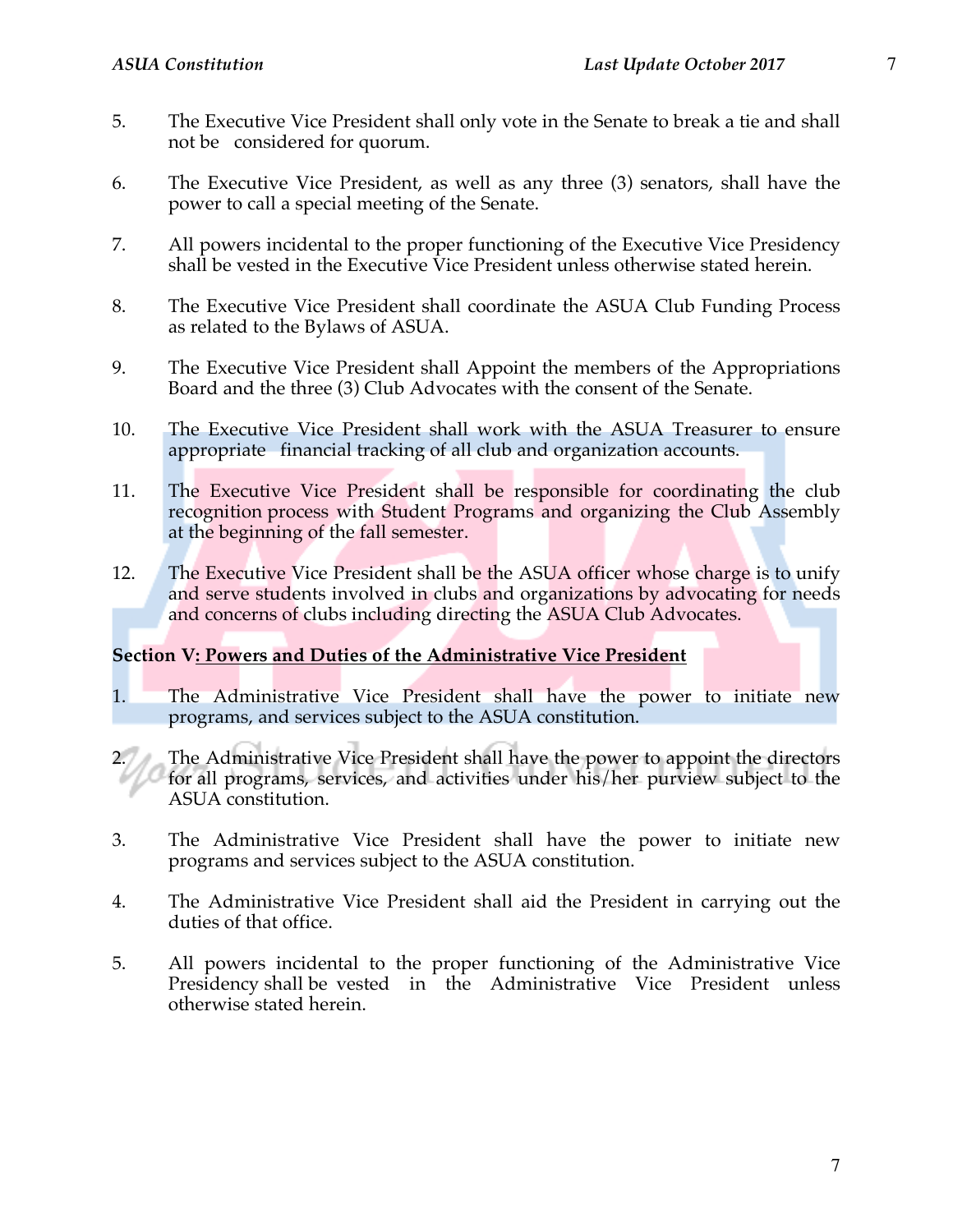### **Section VI: Treasurer**

- 1. The ASUA Treasurer shall, in conjunction with the ASUA Advisor, analyze reports and activities of the ASUA Accounting Office and make recommendations for changes and procedural improvements.
- 2. The ASUA Treasurer shall oversee the transfer and expenditures of budgeted ASUA funds.
- 3. The Treasurer shall provide monthly reports of ASUA expenditures to the Senate.
- 4. The ASUA Treasurer shall assist the ASUA President in preparing balanced ASUA Budget.
- 5. The ASUA Treasurer shall assist in the education of students and ASUA personnel on the ASUA budget and spending procedures.
- 6. The ASUA Treasurer shall provide a annual report of ASUA's fund balanced and expenditures by the 1st of September of the fiscal year following the year reported.
- 7. The ASUA Treasurer shall be selected through an open application process and then interviewed by a panel consisting of the ASUA President, ASUA Accountant, and at least one member of the ASUA Finance Committee.
- 8. The ASUA Treasurer shall report to the ASUA President directly, but can be called at any time to make reports, answer questions, or give testimony to the ASUA Legislative Branch.

# Your Student Government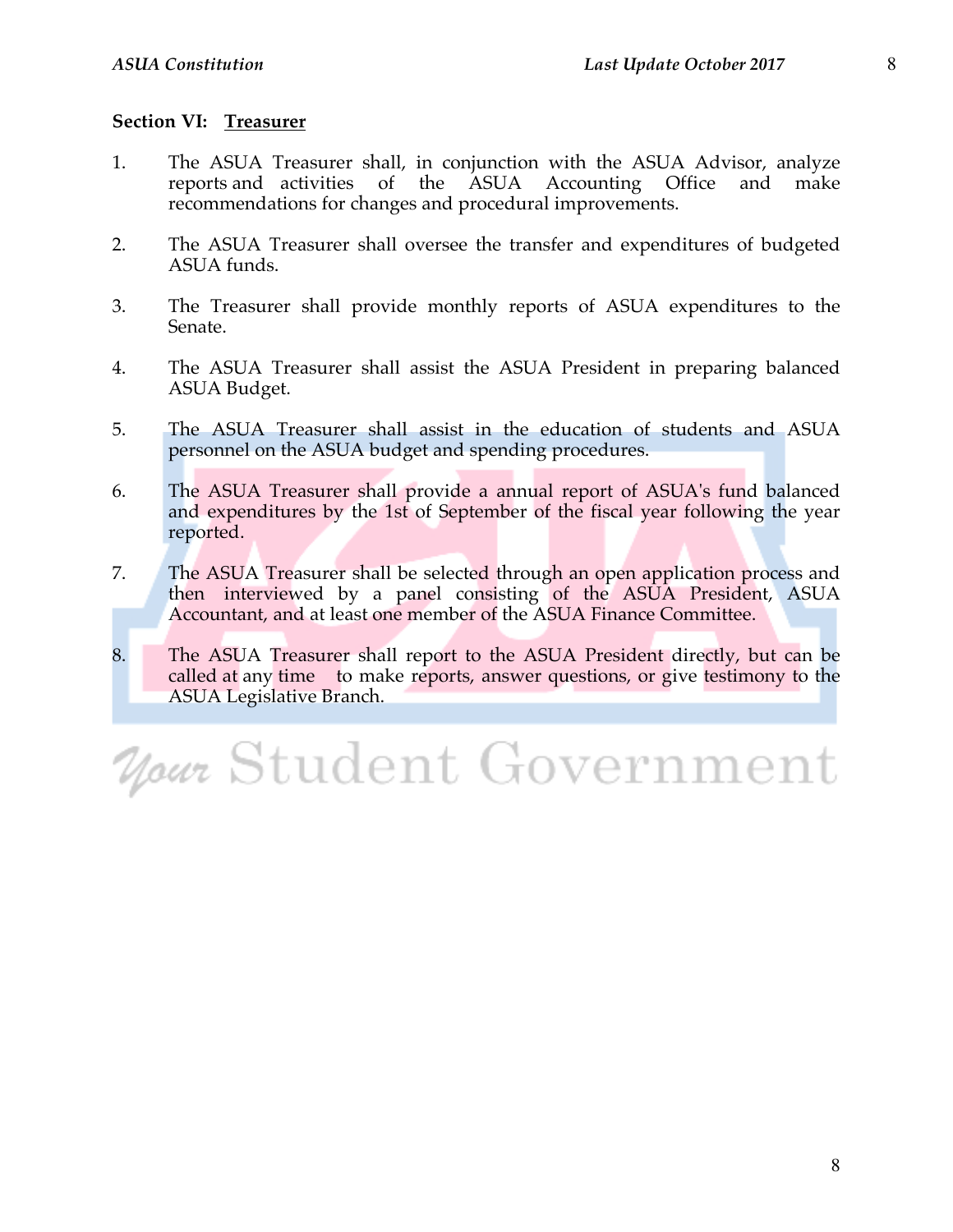### **ARTICLE IV-Judicial Branch**

### **Section I: Jurisdiction**

The Judicial power for the Associated Students shall be vested with one Supreme Court, and in such lower courts as the President may from time to time ordain and establish. The Chief Justice shall remain in that position for the duration of his/her law school attendance. The Supreme Court's function is to decide any constitutional disputes of interpretations. The Supreme Court shall have appellate jurisdiction over any lower court created by the President in issues concerning the Constitution or the Bylaws.

### **Section II: Membership**

The Supreme Court shall be composed of five (5) University of Arizona law students. One member of the Supreme Court will be appointed Chief Justice. The Supreme Court shall have final decision an all judicial matters. All Justices shall be appointed for the duration of their law school attendance at the University of Arizona.

### **Section III: Appointment**

The Justices shall be appointed by the Student Body President and approved pursuant to the ASUA constitution. The Chief Justice shall also be appointed by the President pursuant to ASUA constitution.

### **Section IV: Vacancies**

All Supreme Court vacancies shall be filled by appointment within two (2) months.

### **Section V: Duties of the Supreme Court**

Upon request of an Executive Officer or the Senate, the Supreme Court shall issue advisory opinions on any case arising from an ASUA originated action or that of its membership. الات

### **Section VI: Rules of Procedure**

The Supreme Court shall establish and abide by Rules of Procedure which outline its Operational guidelines. The Rules of Procedure will be approved by the Senate and the President subject to Article II, Section IV-4. Rules for lower courts must be approved by the Supreme Court.

### **Section VII: Questions to the Supreme Court**

All members of the Associated Students, as defined in the ASUA constitution, shall have the ability to ask the ASUA Supreme Court for an opinion on any constitutional issue. The Supreme Court shall develop an appeals process outlining the procedures that will be taken to forward a question to the Court, and shall make those procedures public.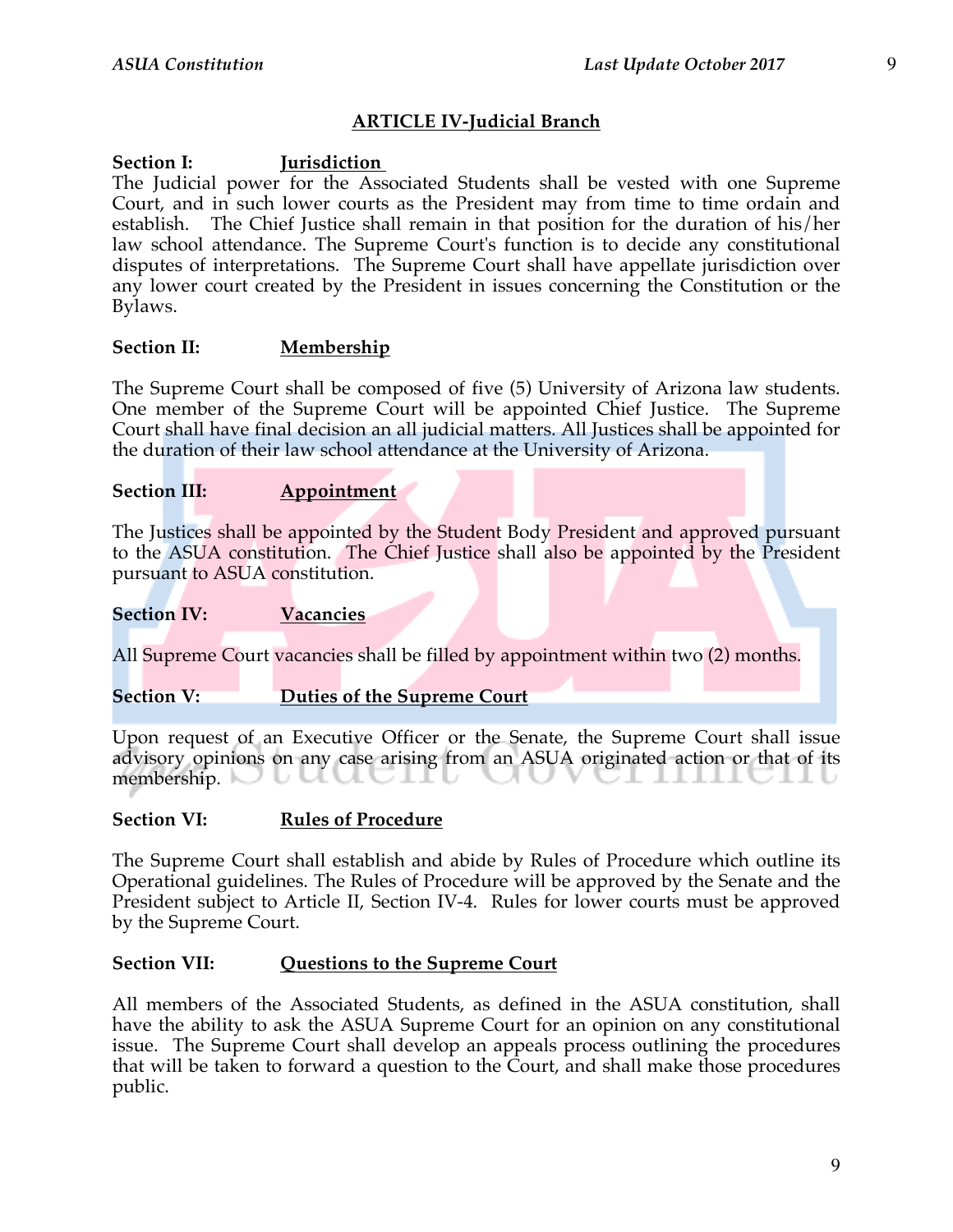### **ARTICLE V-Qualifications, Elections, Tenure, and Vacancies**

### **Section I: Qualifications**

- 1. All persons holding ASUA elected or appointed positions under this Constitution must meet University of Arizona extracurricular activity eligibility requirements.
- 2. All candidates for election to office under this Constitution must meet University of Arizona extracurricular activity eligibility requirements and must have been enrolled at the University of Arizona the semester immediately prior to seeking office (except for special elections as allowed in the ASUA Elections Code) for the minimum number of units required by the University of Arizona for participation in extracurricular activities.
- 3. No student shall be a candidate for more than one office concurrently.
- 4. No student shall serve in more than one of the following capacities concurrently: a. ASUA Executive Officer or Senator
	- b. ASUA Supreme Court Justice.
	- c. ASUA Elections Commissioner
	- d. ASUA Program or Service Chairman or Director

### **Section II: Election Procedure**

- 1. All elections shall be coordinated and supervised by the ASUA Elections Commissioner.
- 2. Elections shall be governed by the ASUA Elections Code.
- All Elections Code revisions shall be made prior to the end of the fall semester. immediately preceding the semester in which the elections shall be held pursuant to Article II, Section II.
- 4. The Senate and the Student Body President may call a special election, pursuant to Article II, Section V.

### **Section III: Term Commencements**

Tenure of all ASUA offices, except as stated otherwise herein, shall be one (1) year beginning the first regular weekday of May.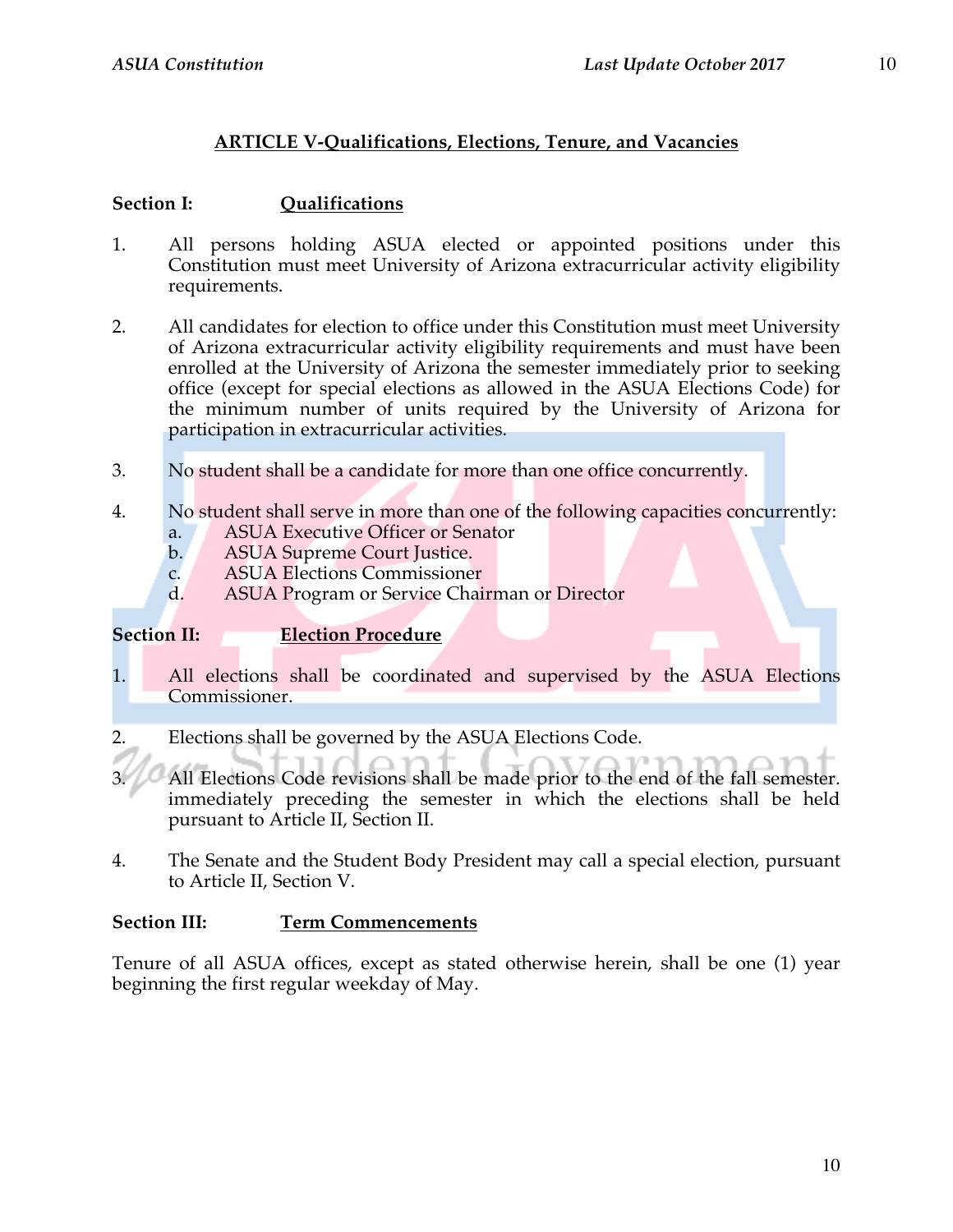### **Section IV: Vacancies**

A vacancy in the elected positions of any office shall be filled for the remainder of the term in the following manner.

### **Before November first (1):**

- 1. Senate vacancies shall be filled pursuant to Senate Bylaws.
- 2. A special election shall occur to fill vacancies in the positions of Student Body President, Executive Vice-President, Administrative Vice-President.

### **After November first (1):**

- 3. Senate vacancies shall be filled pursuant to Senate Bylaws.
- 4. The position of Student Body President shall be filled pursuant to the ASUA constitution.
- 5. The positions of Executive Vice-President and Administrative Vice-President shall be filled by Student Body Presidential appointment and simple majority approval in the Senate pursuant to the ASUA constitution.

### **Section V: Election dates for Executive Offices and Senate**

The ASUA election dates shall occur, at the same time, no earlier than the third week in February and no later than the second week in April.

### **ARTICLE VI-Impeachment**

## **Section I: Eligibility**

Articles of Impeachment may be brought against any elected member of ASUA or any Supreme Court Justice.

### **Section II: Grounds for Impeachment**

Violations of the Constitution or Bylaws, nonfeasance and/or malfeasance in office shall constitute grounds for impeachment.

### **Section III: Power of Impeachment**

Impeachment charges may be brought forward by the Senate.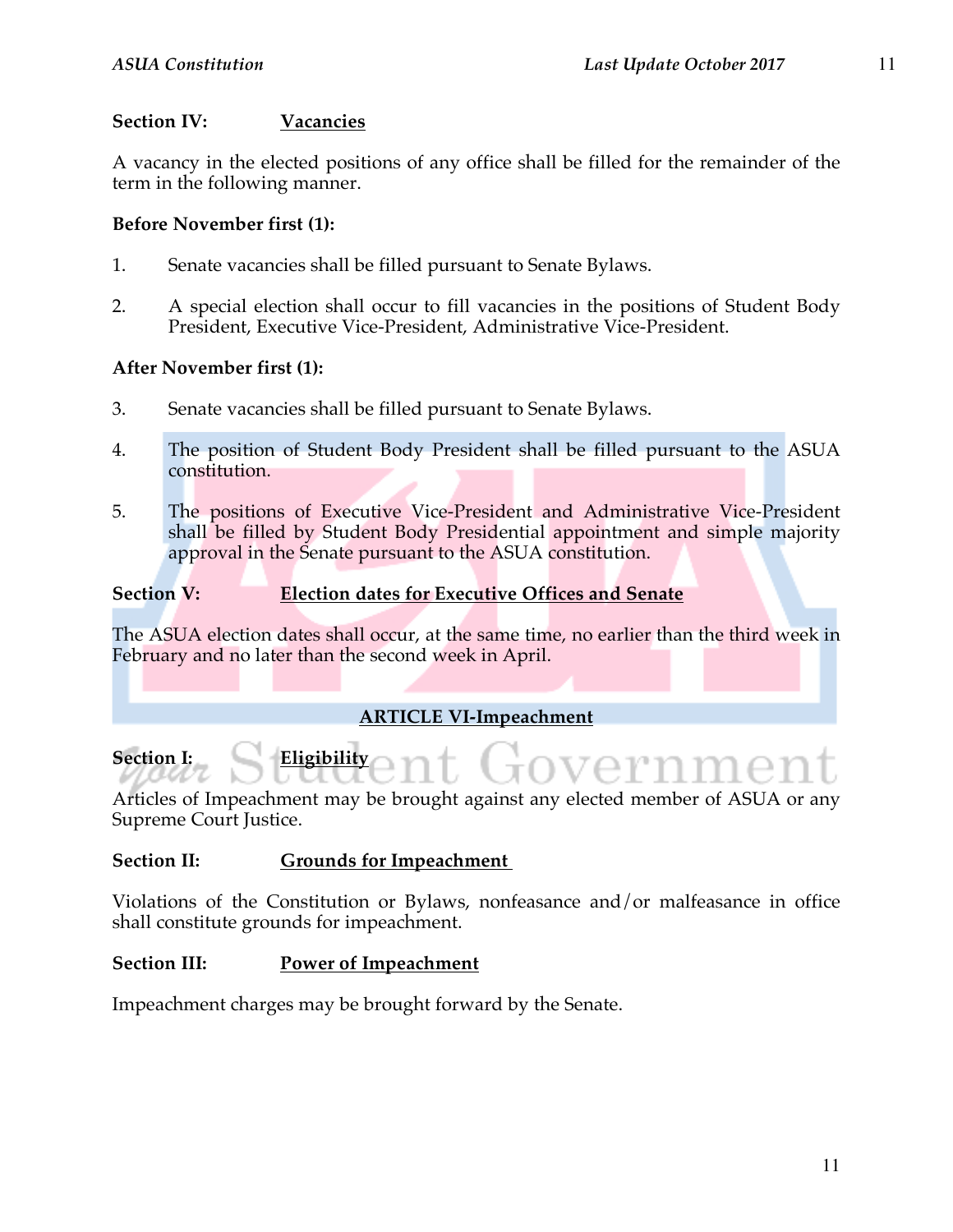### **Section IV: Voting Requirement**

For impeachment charges to be brought forward by the Senate, a majority of the total voting membership of the Senate shall be necessary to bring the charge of impeachment.

### Section V: Due Process

Any person impeached shall be tried within two (2) weeks.

### **Section VI: Trials**

The Supreme Court shall try all impeachments except the impeachment of a Supreme Court Justice. If a Supreme Court Justice is impeached, he/she shall be tried by the Senate.

### **Section VII: Vote Requirements**

A person must be convicted with the concurrence of a least four (4) of the five (5) Supreme Court Justices. A Supreme Court Justice must be convicted by at least threefourths (3/4) of the total student voting membership of the Senate.

### **Section VIII: Consequences**

All persons impeached shall be suspended from office and the rights and privileges thereof.

**Section IX: Subsequent Action**

Any person enumerated of impeachment charges shall have the full rights and privileges of the office restored. Any person convicted of impeachment charges shall be removed from office.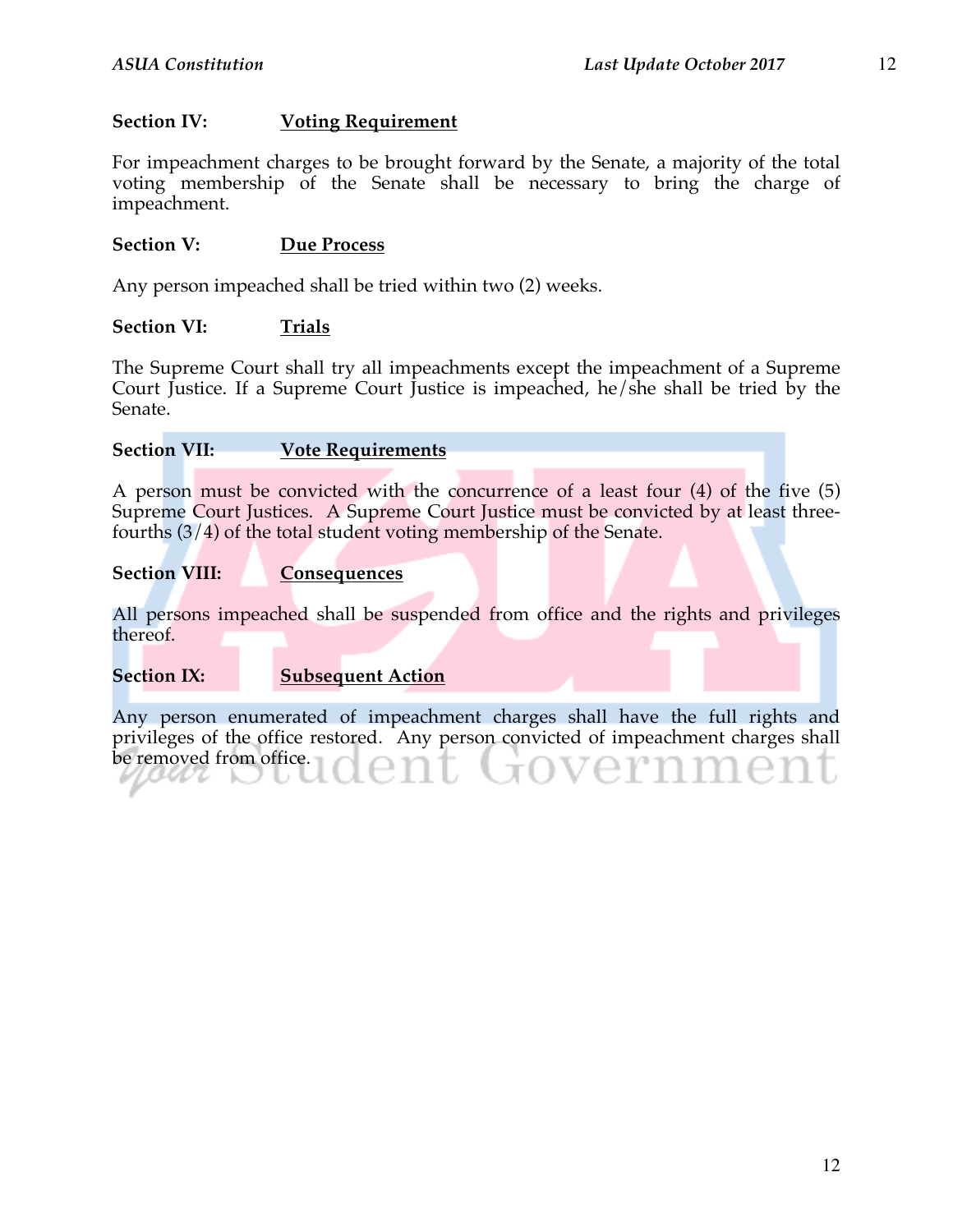### **ARTICLE VII-Recall, Initiative and Referendum**

### **Section I: Right of Recall**

The right of recall belongs to all members of Associated Students of the University of Arizona, as defined in the ASUA constitution.

- 1. Upon petition of ten percent  $(10\%)$  of the members of the Associated Students, the Legislative Branch shall hold a recall election. Elections called in this manner shall include only the elected official(s) named in the petition, and term(s) of the incumbent(s) of said office(s) shall terminate upon the election of successor(s).
- 2. Any elected officer may be replaced in office through defeat in the recall election, provided that the total ballots cast in the recall election amount to twothirds  $(2/3)$  of the total votes cast at the election in which the officer being recalled was originally elected.
- 3. Any act of the Legislative Branch, except as provided in Article IX, may be modified or rejected by a majority of the votes cast at a special election, provided that the matter upon which action is taken shall have been presented to the Legislative Branch by a petition signed by ten percent  $(10\%)$  of the qualified electorate. Upon receipt of the petition, the Legislative Branch shall call a special election.

### **Section II: Right of Legal Initiative**

1. The Right of Legal Initiative belongs to all members of the ASUA.

2. Criteria and procedure for the legal initiative:

- a. When five percent (5%) of the qualified electorate shall sign a petition requesting the enactment of legislation concerning a question of student savr policy, the statement of the proposed legislation shall be placed on the ballot at the next general election.
	- b. When ten percent (10%) of the qualified electorate shall sign any such petition as described above, petitioners to request a special election to decide the disposition of the petition; and it shall be the duty of the Senate to grant this request.
	- c. These criteria and procedures do not in any way affect or change Article I.

### **Section III: Referendum Procedure**

- 1. The Legislative Branch may submit any proposed legislation, pursuant to the ASUA constitution, to the Associated Students of the University of Arizona for vote.
- 2. A majority of all votes cast shall be required for passage of the proposed legislation.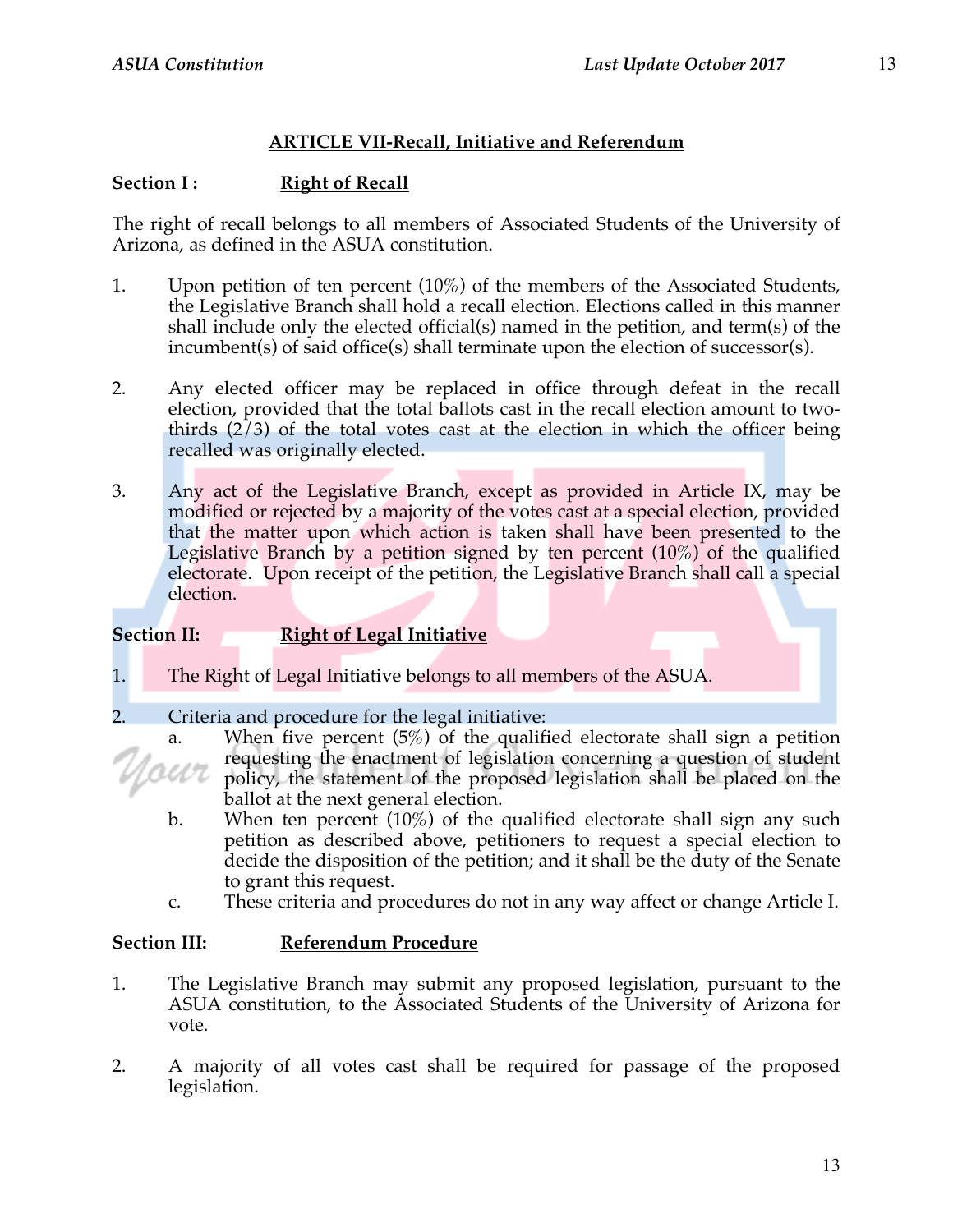### **ARTICLE VIII-Constitutional Amendment Procedure**

### **Section I: Initiative and Referendum**

Any article or section of this Constitution may be amended by either of the following means:

a. A passage by a majority of the votes cast at an election.

A constitutional amendment must have been approved by a majority of the voting membership of the Senate or be accompanied by a petition signed by at least ten percent  $(10\%)$  of the general electorate in order to be placed on the next election ballot.

b. Passage by 2/3 of the membership of the Senate and 3500 signatures of the student body. In this case the amendment may be originated by either the Senate or an executive office.

### **Section II: Announcement of Constitutional Change**

In either method of passage, an announcement of the pending changes shall be displayed in the Arizona Daily Wildcat at least three  $(3)$  times during a two  $(2)$ week period ending five (5) days before the designated election or vote pursuant to the ASUA constitution to further clarify that the proposed amendments are available from the Associated Students office.

### **Section III: Special Elections for an Amendment**

A proposed amendment shall be voted on at a special election if so recommended by a majority of the voting membership of the Senate.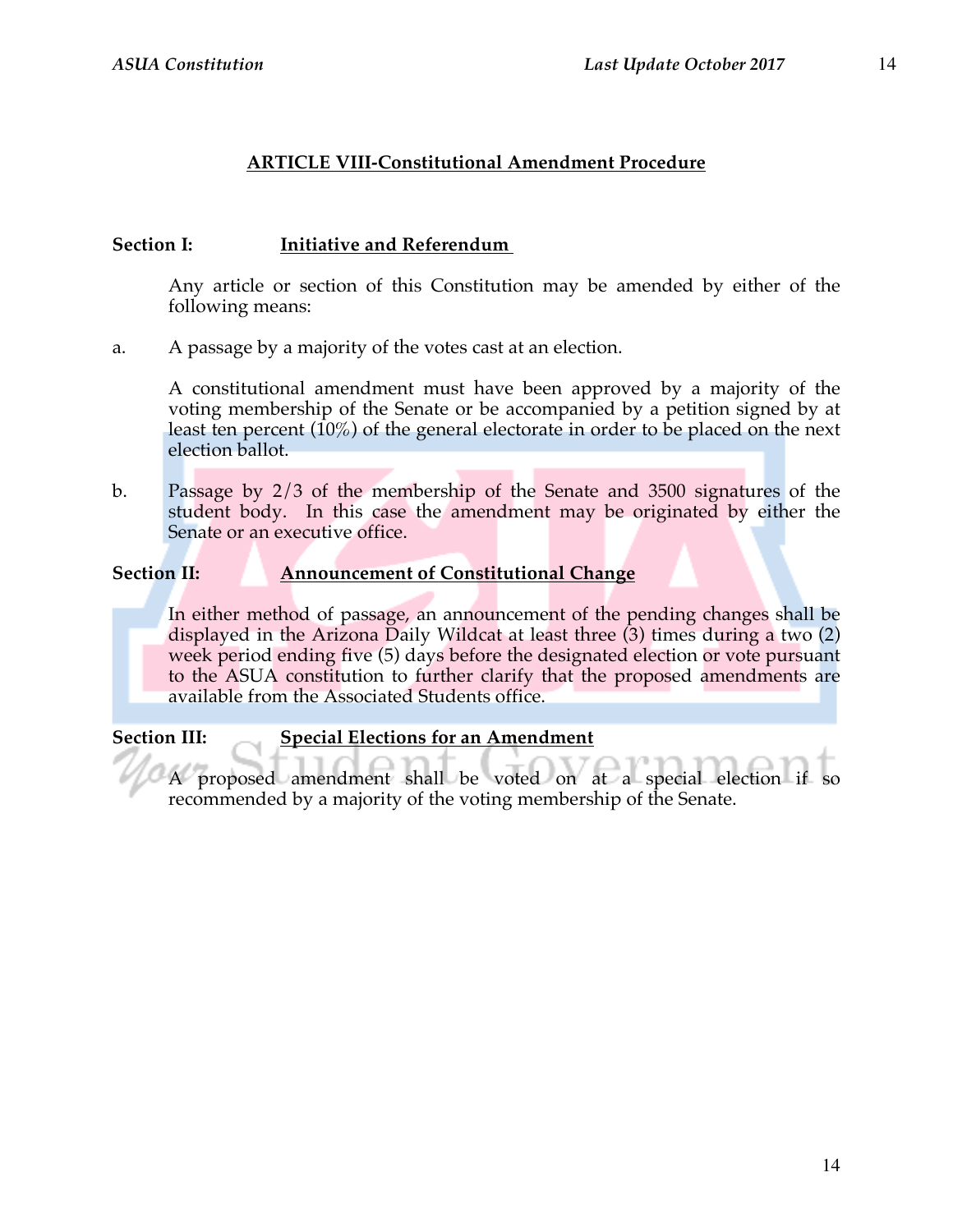### **ARTICLE IX-Guaranteed Funding**

### **Guaranteed Funding**

The total budgets of the Senate shall be equal to 14% of the student fee allocation to ASUA, not to exceed \$50,000.00.

The annual lump sum allocation shall be divided into two separate budgets. One budget shall equal 10% of the student fee allocations to ASUA and may be allocated to other areas or projects by the internal budgeting process respective body of the Senate.

The other budget shall equal 4% of the student fee allocation to ASUA and shall be used only by senators to accomplish individual Senate projects. Senate Stipends shall come from the ASUA general budget.



# Your Student Government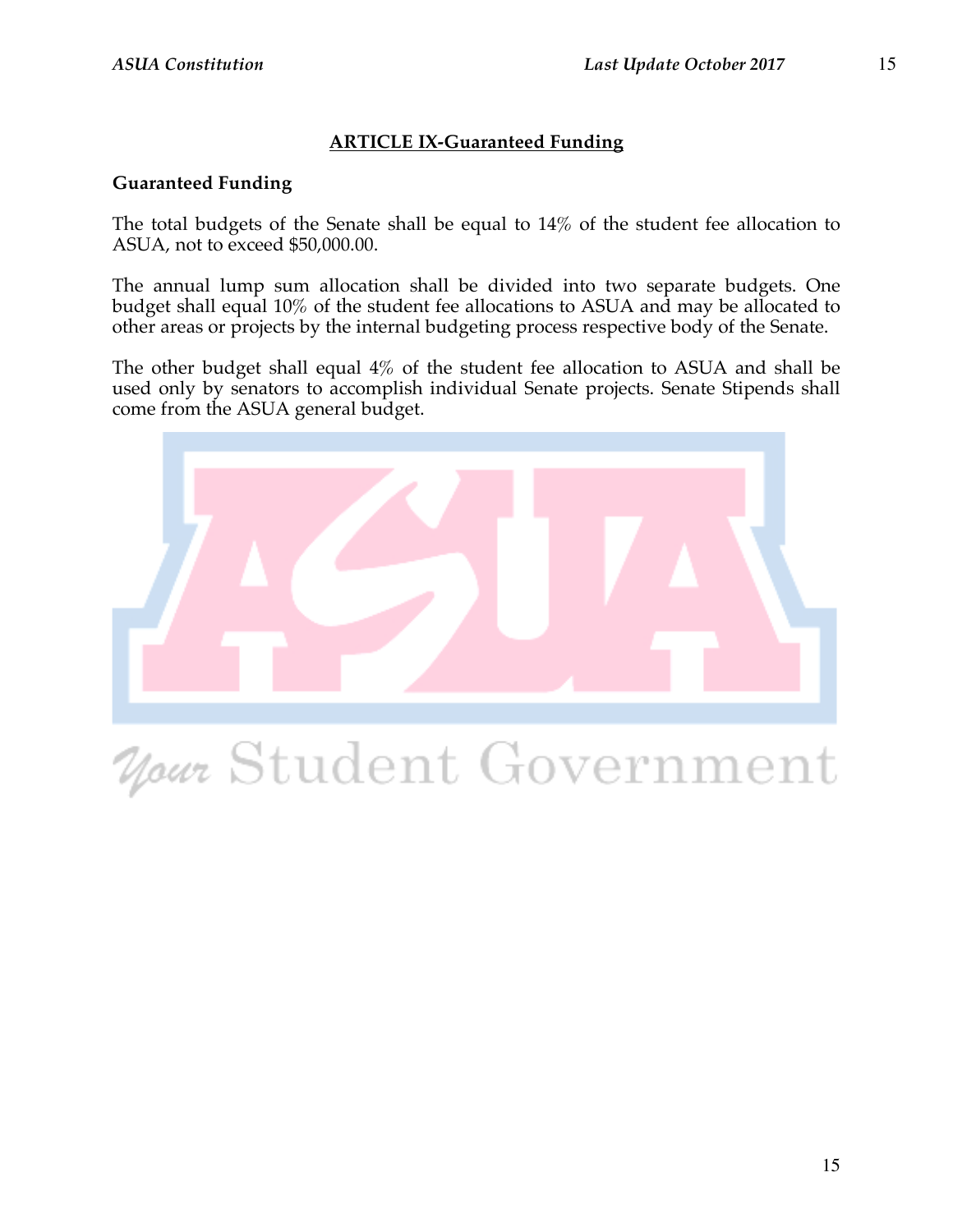### **ARTICLE X-ASUA Budget**

### **Section I: Budget Origination**

The Student Body President shall propose a balanced ASUA budget to Senate, in consultation

with the Executive Vice-President, the Administrative Vice-President, the ASUA Treasurer, the Senate Vice-Chair and Budget Committee Members.

The ASUA operating budget must be balanced. For this purpose, ASUA revenue is defined as revenues from student fees, the bookstore allocation, excess rollover from previous years, and programs and services. ASUA expenditures are defined as all ASUA budgets. ASUA expenditures cannot exceed ASUA revenues as defined above. This clause includes loans that ASUA may take out to run Spring Fling or other activities.

### **Section II: Budget Submission Deadline**

1. The ASUA President must prepare a year term budget by 1 July. Such a budget will provide for ASUA Operations, inclusive of summer, through June 30. It will be considered by a summer Senate meeting held on or before July 1.

### **Section III: Vote Requirements**

1. The budget may be passed by a simple majority vote in the Senate pursuant to the ASUA constitution.

### **Section IV: Failure of Passage**

Should the budget fail to pass the Student Body President shall submit a revised budget pursuant to the ASUA constitution within two weeks.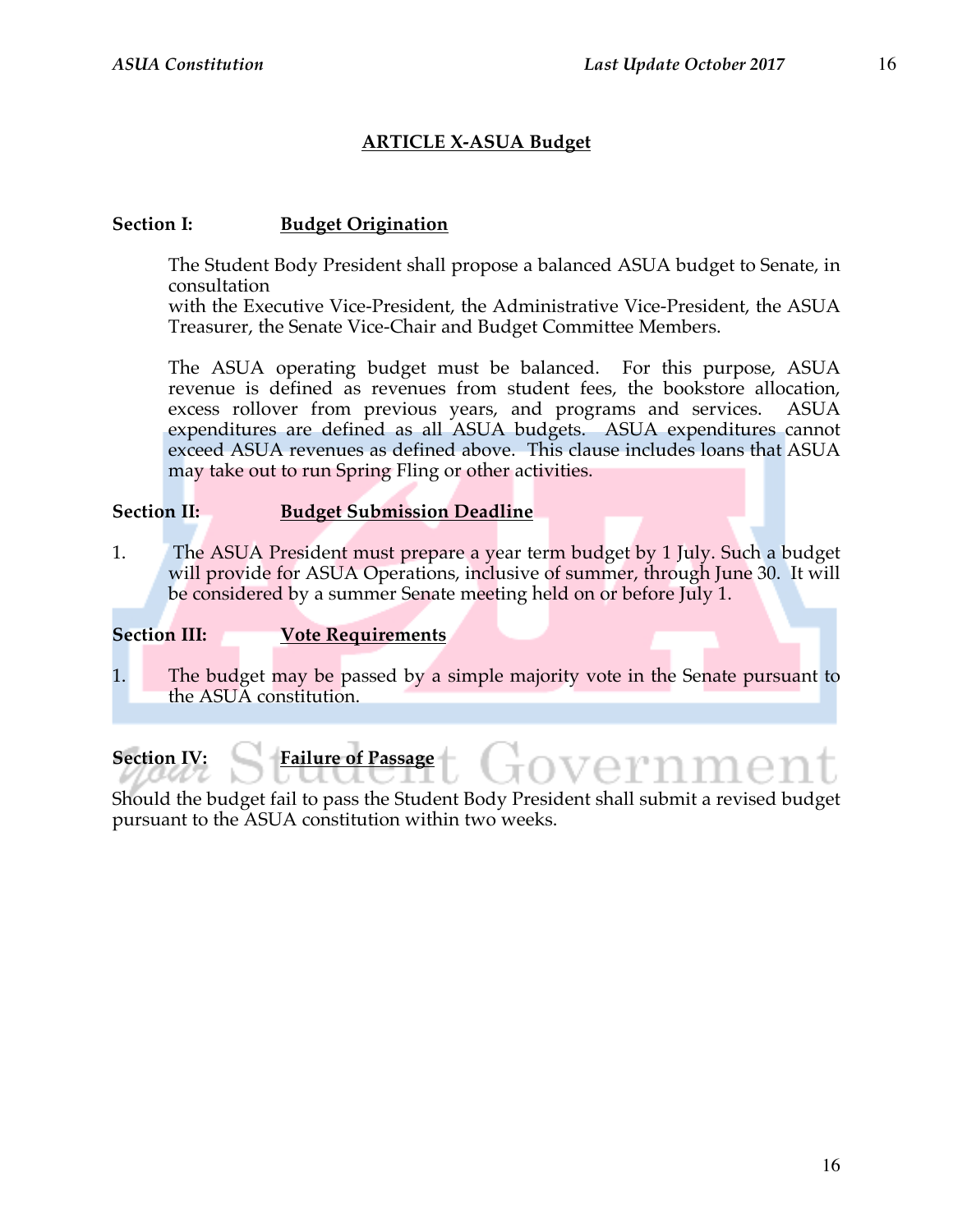### **ARTICLE XI-Appointments**

### **Section I: Approval of Appointments**

Appointments for major internal and external bodies (as defined in the ASUA bylaws) shall be approved by a simple majority vote from the Senate except as allowed for by the voting process described in the ASUA constitution.

### **Section II: Selection Committee**

The selection process for each major internal or external appointment shall be conducted and chaired by the Student Body President, Executive Vice-President, or the Administrative Vice President as appropriate and defined in each officer's job description. A selection committee, chaired by the appropriate officer as described above, shall consist of a Senator selected by the Senate, and the immediate past appointee when deemed appropriate by the selection committee chair. The selection committee chair may appoint additional members to the committee as he or she deems appropriate. The Executive Officer has final approval from the selection committee's recommendation.

### **Section III: Final Appointments to Major Internal and External Positions**

The chair of the selection committee shall make final appointments in consultation with the selection committee. The name of each appointment is forwarded for approval to the Senate as described in Section 1 of this article.

### **Section IV: Acting Appointments**

All appointees to vacated or term-expired positions may function in their appointed capacity until such time as they are denied appointment by the legislative approval processes described in this article.

### **Section V: Transition Funding for the Student Body President, Executive Vice-President and Administrative Vice-President.**

- 1. Adequate and sufficient funding prescribed by the ASUA Bylaws shall be provided to the incoming Student Body President, Executive Vice-President, and the Administrative Vice President to help facilitate the selection and appointment process during the transition between election and inauguration.
- 2. The amount prescribed in the ASUA Bylaws shall be set by the end of the fall semester previous to the transition of the incoming officers.